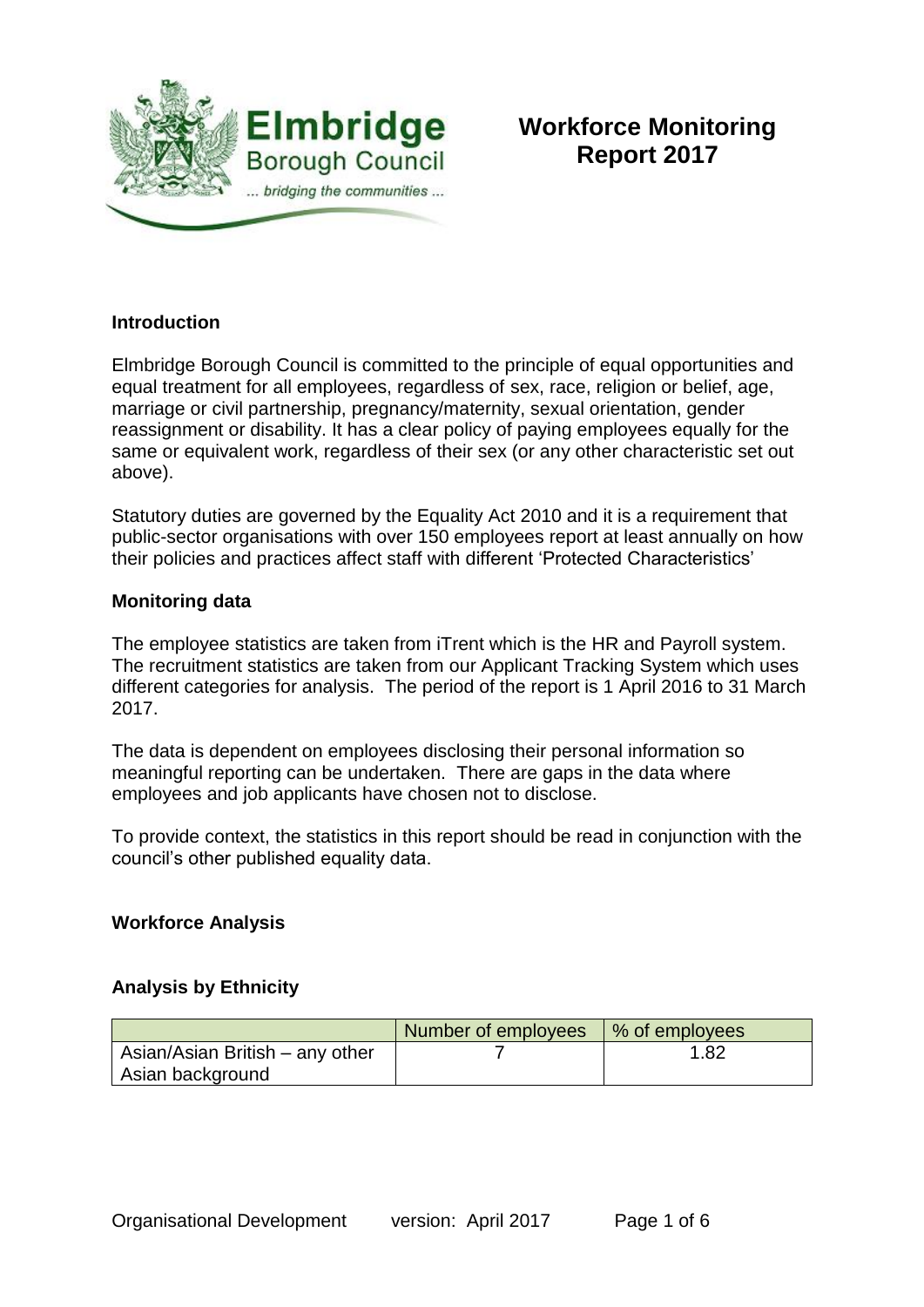| Asian/Asian British -           |                | 0.26  |
|---------------------------------|----------------|-------|
| Bangladeshi                     |                |       |
| Asian/Asian British - Chinese   |                | 0.26  |
| Asian/Asian British - Indian    | 6              | 1.56  |
| Asian/Asian British - Pakistani | $\overline{2}$ | 0.52  |
| Black/African/Caribbean/Black   | 5              | 1.30  |
| British - African               |                |       |
| Black/African/Caribbean/Black   | 3              | 0.78  |
| <b>British - Caribbean</b>      |                |       |
| Mixed/Multiple ethnic group -   | 3              | 0.78  |
| Any other Mixed/multiple ethnic |                |       |
| background                      |                |       |
| Mixed/Multiple ethnic group -   | 1              | 0.26  |
| White and Asian                 |                |       |
| Mixed/Multiple ethnic group -   | 1              | 0.26  |
| White and Black Caribbean       |                |       |
| Other ethnic group - Arab       | 1              | 0.26  |
| White - Any Other White         | 13             | 3.39  |
| background                      |                |       |
| White $-$                       | 302            | 78.65 |
| English/Welsh/Scottish/Northern |                |       |
| Irish/British                   |                |       |
| White - Irish                   | 3              | 0.78  |
| Not known/not provided          | 35             | 9.12  |
| Total                           | 384            | 100   |

## **Analysis by Sex**

| <b>Sex</b>  | Number of employees | % of employees |
|-------------|---------------------|----------------|
| Male        | 149                 | 38.8           |
| Female      | 235                 | 61 2           |
| $\tau$ otal | 384                 | 100            |

## **Analysis by Disability**

|                     | Number of employees | % of employees |
|---------------------|---------------------|----------------|
| <b>Disabled</b>     |                     | 2.34           |
| Not disabled        | 343                 | 89.32          |
| Not known           | 31                  | 8.08           |
| Declined to specify |                     | 0.26           |
| Total               | 384                 | 100            |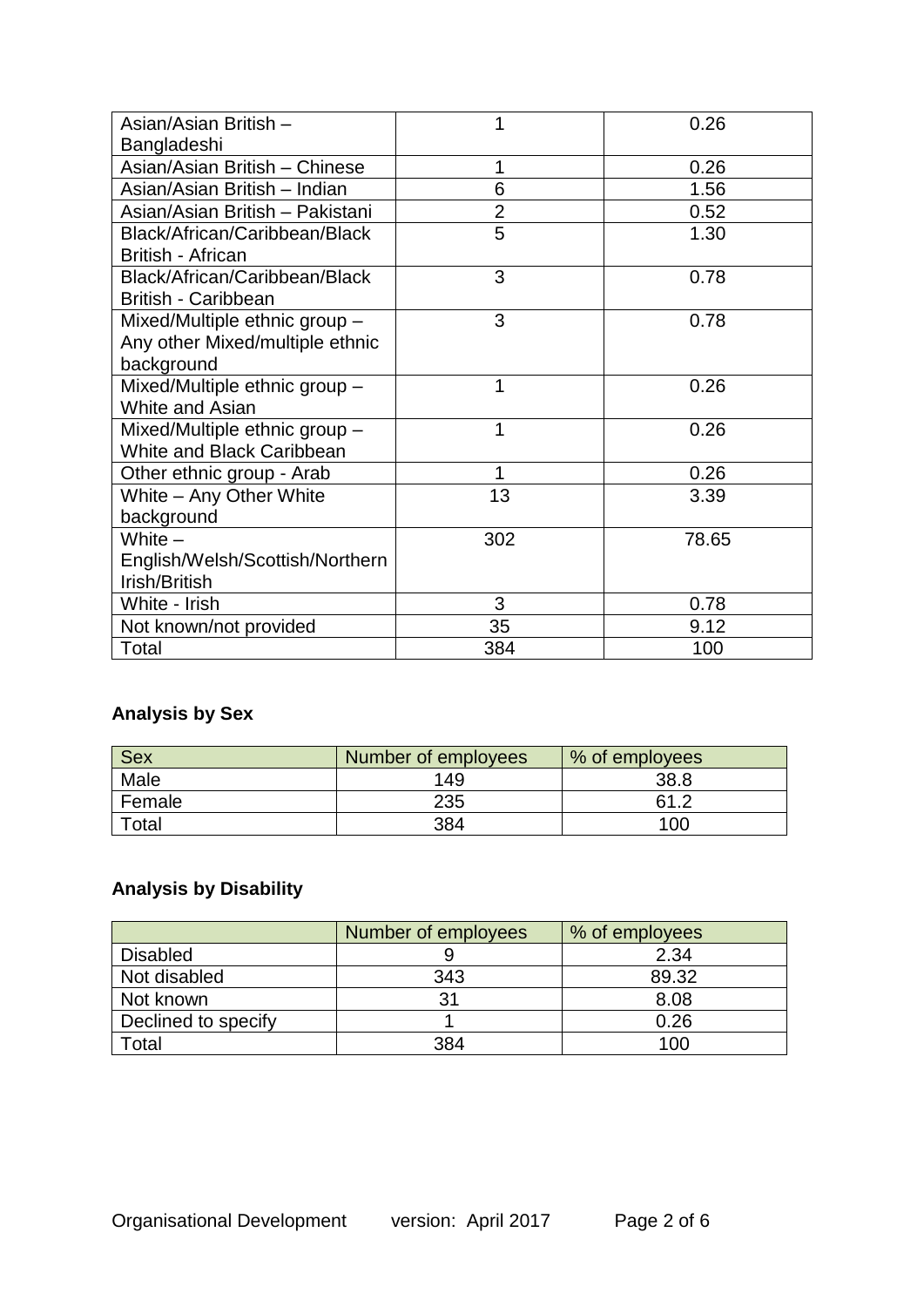#### **Analysis by Age**

|                    | Number of employees | % of employees |  |
|--------------------|---------------------|----------------|--|
| Under 25           | 12                  | 3.13           |  |
| Between 25 & 35    | 63                  | 16.41          |  |
| Between 36 & 45    | 80                  | 20.83          |  |
| Between 46 and 55  | 119                 | 30.99          |  |
| Between 56 and 65  | 90                  | 23.44          |  |
| Over <sub>65</sub> | 20                  | 5.21           |  |
| Total              | 384                 | 100            |  |

#### **Analysis by Religion**

|                   | Number of employees | % of employees |
|-------------------|---------------------|----------------|
| Agnostic          | 5                   | 1.30           |
| Athiest           | 10                  | 2.60           |
| Christian         | 52                  | 13.54          |
| Hindu             | 2                   | 0.52           |
| None              | 11                  | 2.86           |
| <b>Not Stated</b> | 34                  | 8.85           |
| Other             | 2                   | 0.52           |
| <b>Blank</b>      | 268                 | 69.79          |
| Total             | 384                 | 100            |

#### **Sexual Orientation**

It is noted that a significant number of employees (76%) have not provided this information.

#### **Other protected characteristics**

This information is not available due to low numbers of returns.

#### **Recruitment**

The council is committed to creating opportunity for all.

We aim to:

• Be an equal opportunities employer committed to a policy of equal access to employment opportunities, training and development, at all levels of the organisation.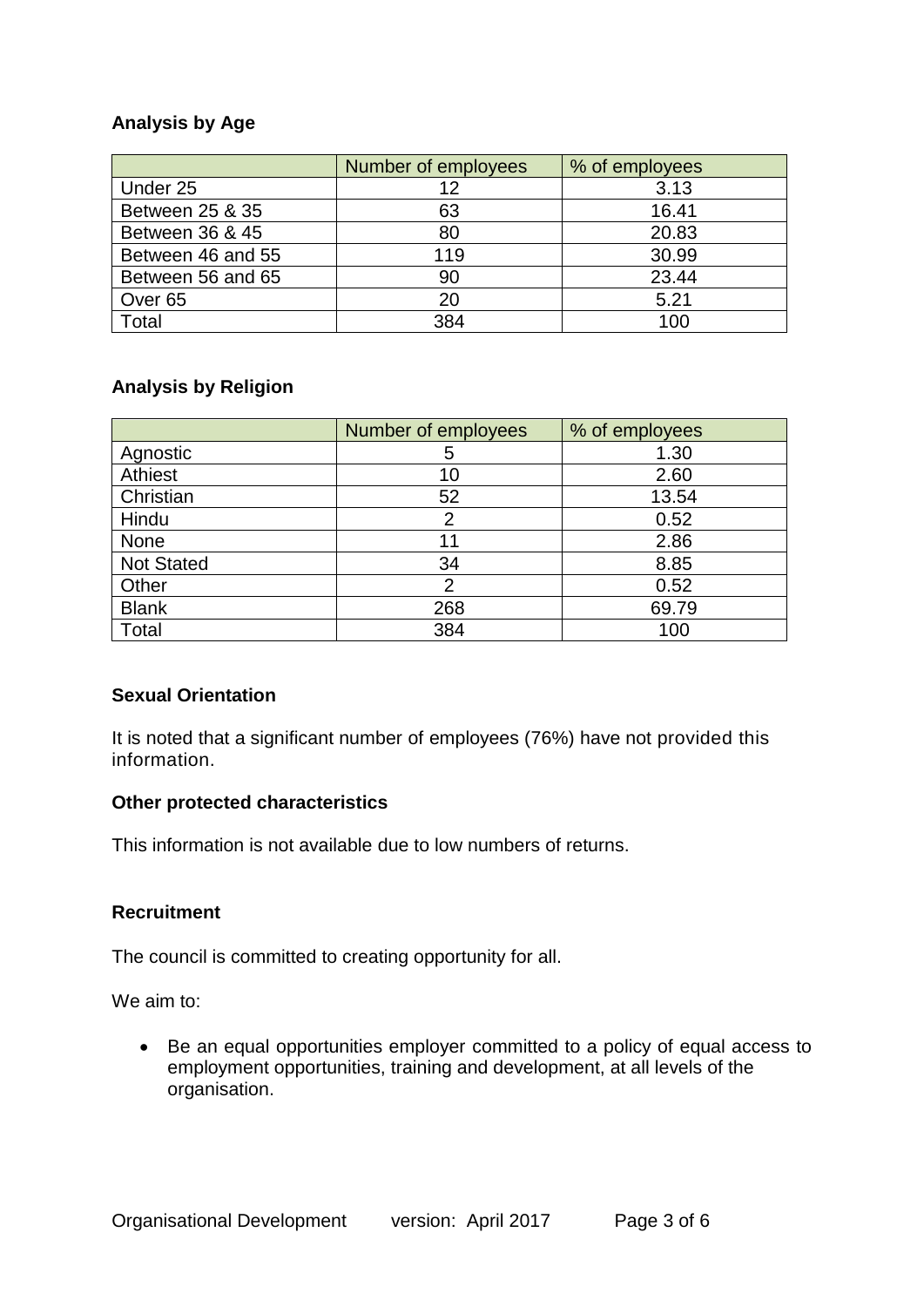- Recruit and retain a workforce that reflects the expertise and diversity of our community and ensure that recruitment and selection procedures are in place to attract the best applicants to Elmbridge.
- Build on our positive action policies to redress any inequalities or discriminatory practice.
- Create a safe working environment where any form of discrimination or harassment is dealt with quickly, appropriately and effectively, and where staff feel supported in challenging discrimination and harassment.
- Promote and further develop work-life balance policies to ensure that we maximise employment opportunities for all and continue to offer flexible working hours, home working options, part time, term time and job-share arrangements to improve the range of opportunities we offer.
- Welcome and encourage job applications from groups who are currently under represented through the Council.
- Advertise our jobs widely to ensure that they attract applications from all sections of the community.
- Make sure that staff responsible for recruitment are given the training and advice that they need to appoint the best person for the job.
- Ask staff to participate in the Council's equality monitoring data capture for recruitment, training and selection.

During 2016-2017, 95 roles were advertised. The response rate to advertisements was generally very high and a total of 798 applications were received.

#### **Analysis by Ethnicity**

|                               | Number of    | <b>Number</b> | <b>Number</b> |
|-------------------------------|--------------|---------------|---------------|
|                               | applications | interviewed   | successful    |
| White                         | 566          | 200           | 24            |
|                               | (70.93%)     | (78.43%)      | $(92.30\%)$   |
| Asian/Asian British           | 84           |               |               |
|                               | (10.52%)     | (6.67%)       | (3.85%)       |
| Mixed/multiple ethnic         | 23           |               |               |
| background                    | $(2.89\%)$   | (3.13%)       | (3.85%)       |
| Black/African/Caribbean/Black | 70           | 24            |               |
| <b>British</b>                | (8.78%)      | $(9.41\%)$    |               |
| Other ethnic background       | 20           |               |               |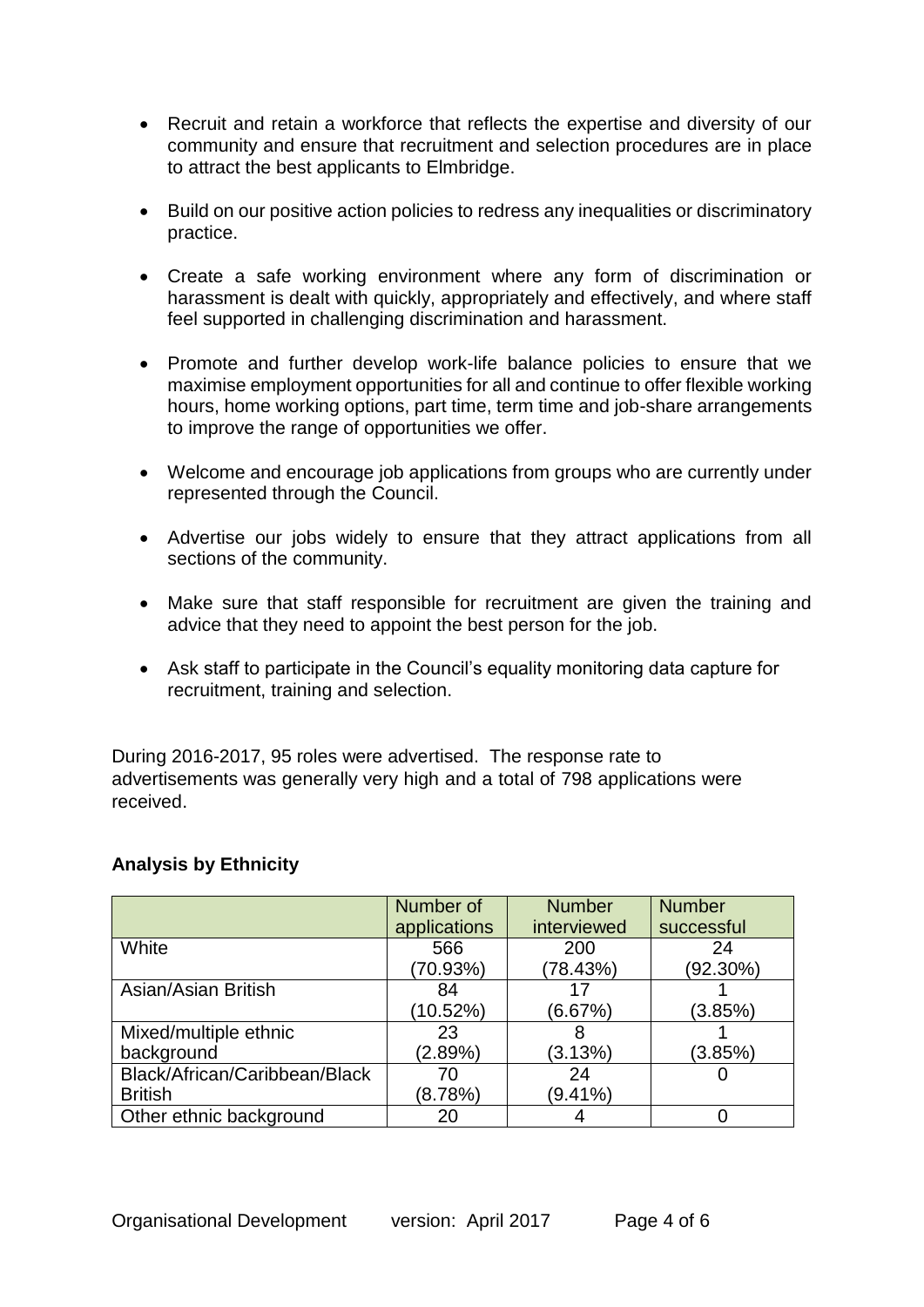|                      | $(2.51\%)$ | $.57\%$    |        |
|----------------------|------------|------------|--------|
| Unknown/not declared | 33         |            |        |
|                      | (4.14%)    | $(0.79\%)$ |        |
| Total                | 822        | 255        | 26     |
|                      | (100%)     | $(100\%)$  | (100%) |

## **Analysis by Sex**

| Sex           | Number of<br>applications | <b>Number</b><br>interviewed | <b>Number</b><br>successful |
|---------------|---------------------------|------------------------------|-----------------------------|
| Male          | 377                       | 107                          | 11                          |
| Female        | 409                       | 154                          | 15                          |
| Not specified | 12                        |                              |                             |

## **Analysis by Disability**

|                   | Number of<br>applications | <b>Number</b><br>interviewed | <b>Number</b><br>successful |
|-------------------|---------------------------|------------------------------|-----------------------------|
| <b>Disabled</b>   | 23                        |                              |                             |
| Not disabled      | 749                       | 247                          | 26                          |
| Prefer not to say | 10                        |                              |                             |
| Not specified     | 16                        |                              |                             |

### **Analysis by Age**

|                   | Number of<br>applications | <b>Number</b><br>interviewed | <b>Number</b><br>successful |
|-------------------|---------------------------|------------------------------|-----------------------------|
| Between 16 & 20   | 32                        | 9                            |                             |
| Between 21 & 30   | 238                       |                              | 10                          |
| Between 31 & 40   | 158                       | 44                           |                             |
| Between 41 and 50 | 168                       | 66                           | 5                           |
| Between 51 and 60 | 167                       | 61                           | 3                           |
| Between 61 and 70 | 16                        |                              | 3                           |
| Over 70           | 2                         |                              |                             |
| Not specified     | 11                        | 2                            |                             |
| Total             |                           |                              |                             |

## **Analysis by religion**

| Number of    | Number      | <b>Number</b> |
|--------------|-------------|---------------|
| applications | interviewed | successful    |